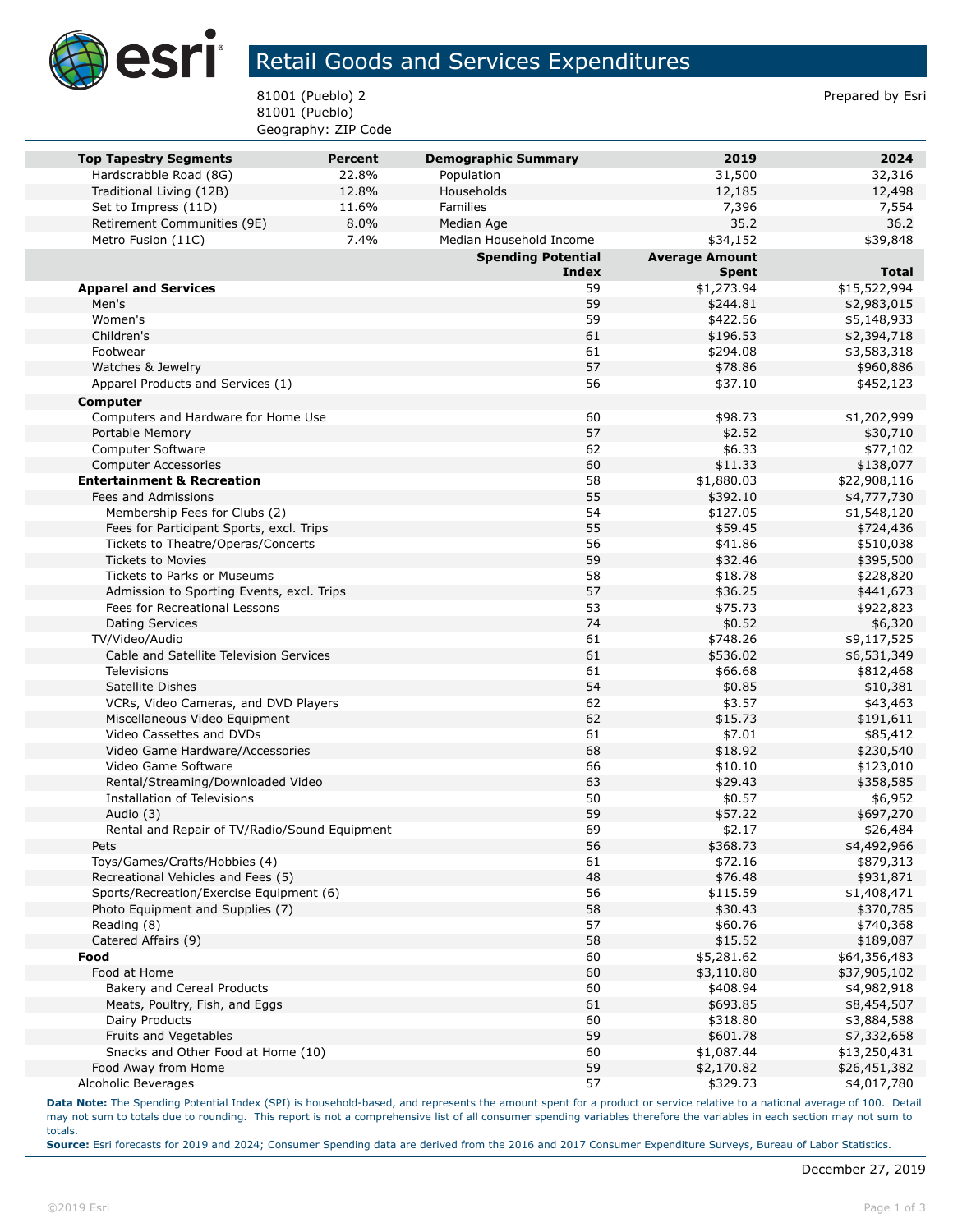

## Retail Goods and Services Expenditures

81001 (Pueblo) 2 Prepared by Esri 81001 (Pueblo) Geography: ZIP Code

|                                            | <b>Spending Potential</b> | <b>Average Amount</b> |               |
|--------------------------------------------|---------------------------|-----------------------|---------------|
|                                            | <b>Index</b>              | <b>Spent</b>          | Total         |
| <b>Financial</b>                           |                           |                       |               |
| Value of Stocks/Bonds/Mutual Funds         | 54                        | \$11,545.60           | \$140,683,160 |
| Value of Retirement Plans                  | 54                        | \$51,816.25           | \$631,380,982 |
| Value of Other Financial Assets            | 64                        | \$3,632.14            | \$44,257,594  |
| Vehicle Loan Amount excluding Interest     | 60                        | \$1,725.33            | \$21,023,092  |
| Value of Credit Card Debt                  | 58                        | \$1,422.15            | \$17,328,882  |
| Health                                     |                           |                       |               |
| Nonprescription Drugs                      | 60                        | \$86.05               | \$1,048,462   |
| Prescription Drugs                         | 60                        | \$220.67              | \$2,688,841   |
| Eyeglasses and Contact Lenses              | 59                        | \$53.51               | \$652,000     |
| Home                                       |                           |                       |               |
| Mortgage Payment and Basics (11)           | 53                        | \$5,294.60            | \$64,514,752  |
| Maintenance and Remodeling Services        | 51                        | \$1,094.36            | \$13,334,811  |
| Maintenance and Remodeling Materials (12)  | 55                        | \$267.66              | \$3,261,489   |
| Utilities, Fuel, and Public Services       | 61                        | \$2,970.49            | \$36,195,382  |
| <b>Household Furnishings and Equipment</b> |                           |                       |               |
| Household Textiles (13)                    | 60                        | \$60.38               | \$735,778     |
| Furniture                                  | 60                        | \$367.92              | \$4,483,076   |
| Rugs                                       | 58                        | \$18.78               | \$228,848     |
| Major Appliances (14)                      | 58                        | \$205.04              | \$2,498,360   |
| Housewares (15)                            | 58                        | \$62.10               | \$756,640     |
| Small Appliances                           | 61                        | \$29.61               | \$360,843     |
| Luggage                                    | 57                        | \$8.03                | \$97,848      |
| Telephones and Accessories                 | 56                        | \$42.00               | \$511,737     |
| <b>Household Operations</b>                |                           |                       |               |
| Child Care                                 | 55                        | \$280.01              | \$3,411,876   |
| Lawn and Garden (16)                       | 53                        | \$251.10              | \$3,059,644   |
| Moving/Storage/Freight Express             | 63                        | \$41.59               | \$506,748     |
| Housekeeping Supplies (17)                 | 60                        | \$447.88              | \$5,457,471   |
| <b>Insurance</b>                           |                           |                       |               |
| Owners and Renters Insurance               | 57                        | \$331.20              | \$4,035,651   |
| Vehicle Insurance                          | 61                        | \$942.35              | \$11,482,484  |
| Life/Other Insurance                       | 56                        | \$258.97              | \$3,155,543   |
| <b>Health Insurance</b>                    | 59                        | \$2,325.31            | \$28,333,868  |
| Personal Care Products (18)                | 61                        | \$305.23              | \$3,719,265   |
| School Books and Supplies (19)             | 59                        | \$91.00               | \$1,108,864   |
| <b>Smoking Products</b>                    | 67                        | \$271.60              | \$3,309,444   |
| <b>Transportation</b>                      |                           |                       |               |
| Payments on Vehicles excluding Leases      | 60                        | \$1,516.97            | \$18,484,283  |
| Gasoline and Motor Oil                     | 61                        | \$1,385.79            | \$16,885,824  |
| Vehicle Maintenance and Repairs            | 61                        | \$697.37              | \$8,497,466   |
| <b>Travel</b>                              |                           |                       |               |
| Airline Fares                              | 54                        | \$295.69              | \$3,602,927   |
| Lodging on Trips                           | 54                        | \$334.14              | \$4,071,529   |
| Auto/Truck Rental on Trips                 | 56                        | \$14.56               | \$177,445     |
| Food and Drink on Trips                    | 55                        | \$297.46              | \$3,624,610   |

**Data Note:** The Spending Potential Index (SPI) is household-based, and represents the amount spent for a product or service relative to a national average of 100. Detail may not sum to totals due to rounding. This report is not a comprehensive list of all consumer spending variables therefore the variables in each section may not sum to totals. **Source:** Esri forecasts for 2019 and 2024; Consumer Spending data are derived from the 2016 and 2017 Consumer Expenditure Surveys, Bureau of Labor Statistics.